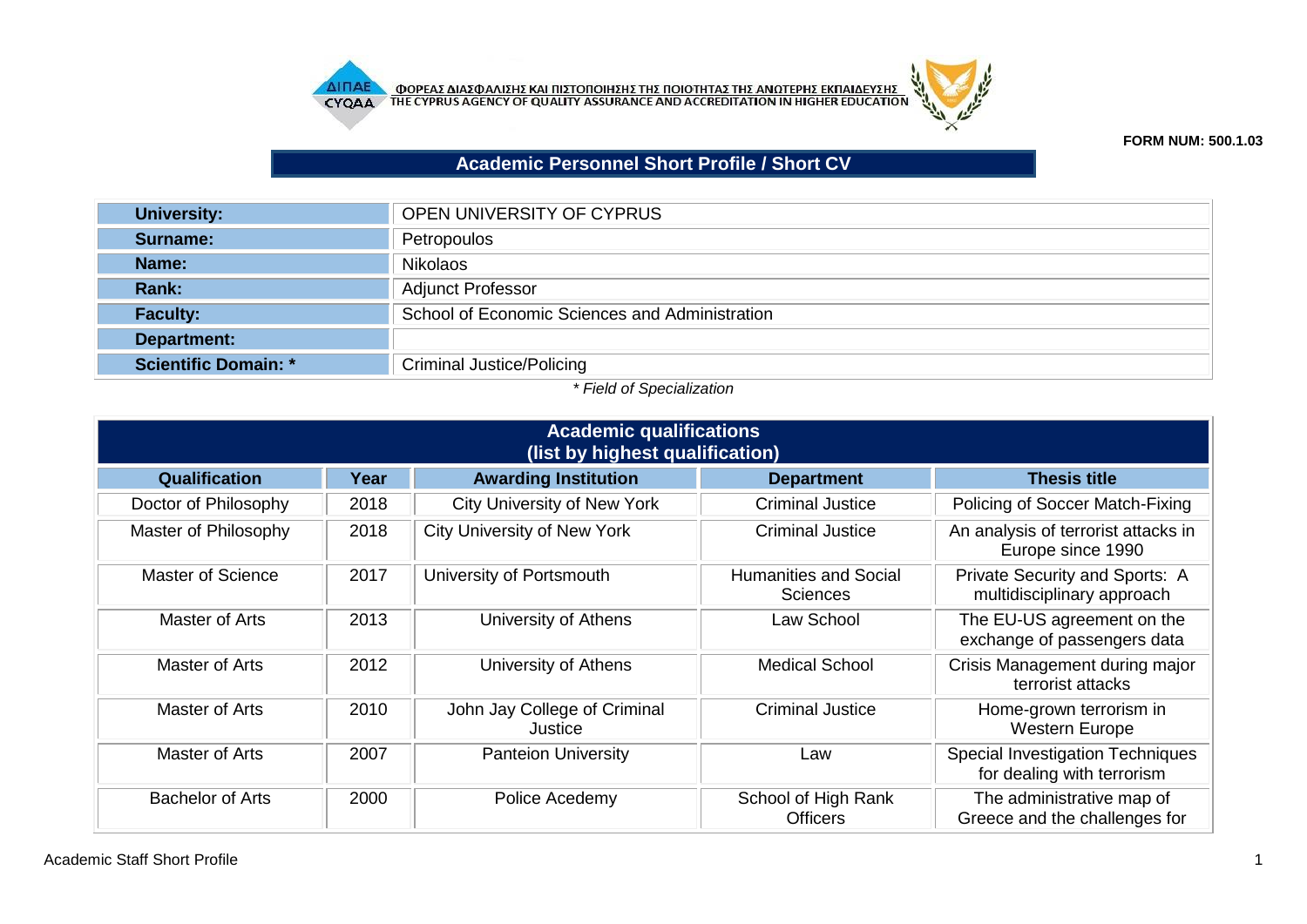|  |  | the<br>the Police |
|--|--|-------------------|

| Employment history - List by the three (3) most recent |                             |                                               |                |                                     |  |
|--------------------------------------------------------|-----------------------------|-----------------------------------------------|----------------|-------------------------------------|--|
|                                                        | <b>Period of employment</b> |                                               | Location       | <b>Position</b>                     |  |
| <b>From</b>                                            | To                          | <b>Employer</b>                               |                |                                     |  |
| 2019                                                   | Today                       | Center for Security Studies -<br><b>KEMEA</b> | Athens, Greece | Member of the BoD                   |  |
| 2017                                                   | Today                       | <b>Greek Police</b>                           | Athens, Greece | <b>Police Lieutenant</b><br>Colonel |  |
| 2014                                                   | 2017                        | Embassy of Greece in the<br>U.K.              | London, UK     | Police Attache                      |  |
| 2010                                                   | 2014                        | <b>Center for Security Studies-</b><br>KEMEA  | Athens, Greece | Senior Researcher                   |  |

| Key refereed journal papers, monographs, books, conference publications etc. List the five (5) more recent and other<br>five (5) selected - (max total 10) |      |                                                                                                       |                                                         |                                                               |      |                |
|------------------------------------------------------------------------------------------------------------------------------------------------------------|------|-------------------------------------------------------------------------------------------------------|---------------------------------------------------------|---------------------------------------------------------------|------|----------------|
| <b>Ref. Number</b>                                                                                                                                         | Year | <b>Title</b>                                                                                          | <b>Other authors</b>                                    | <b>Journal and</b><br><b>Publisher /</b><br><b>Conference</b> | Vol. | <b>Pages</b>   |
|                                                                                                                                                            | 2018 | 1996 initiatives to integrate<br>technology into Community<br>Oriented Policing $-20$ years<br>later. | Maria Haberfeld                                         | <b>Briefs in Policing</b><br>Series - Springer, NY            |      | $210 -$<br>222 |
| 2                                                                                                                                                          | 2016 | Domestic violence offenders in<br>Greece                                                              | Fotou, E., Ranjan, S.,<br>Chatzifotiou, S., & Dimadi, E | Policing: A Journal of<br>Policy and<br>Practice, Oxford      |      | 416-<br>431    |
| 3                                                                                                                                                          | 2013 | Defining and Combating<br>Terrorism: International and<br>European Legislative Efforts                |                                                         | Springer, NY                                                  |      | $108 -$<br>119 |
| 4                                                                                                                                                          | 2013 | Match Fixing: Case Studies from<br>Greece and Ireland                                                 | Maguire, R                                              | Springer International<br>Publishing                          |      | $201 -$<br>212 |
| 5                                                                                                                                                          | 2012 | <b>Greek Immigration Legislation</b>                                                                  |                                                         | Handbook for                                                  |      | $1 - 60$       |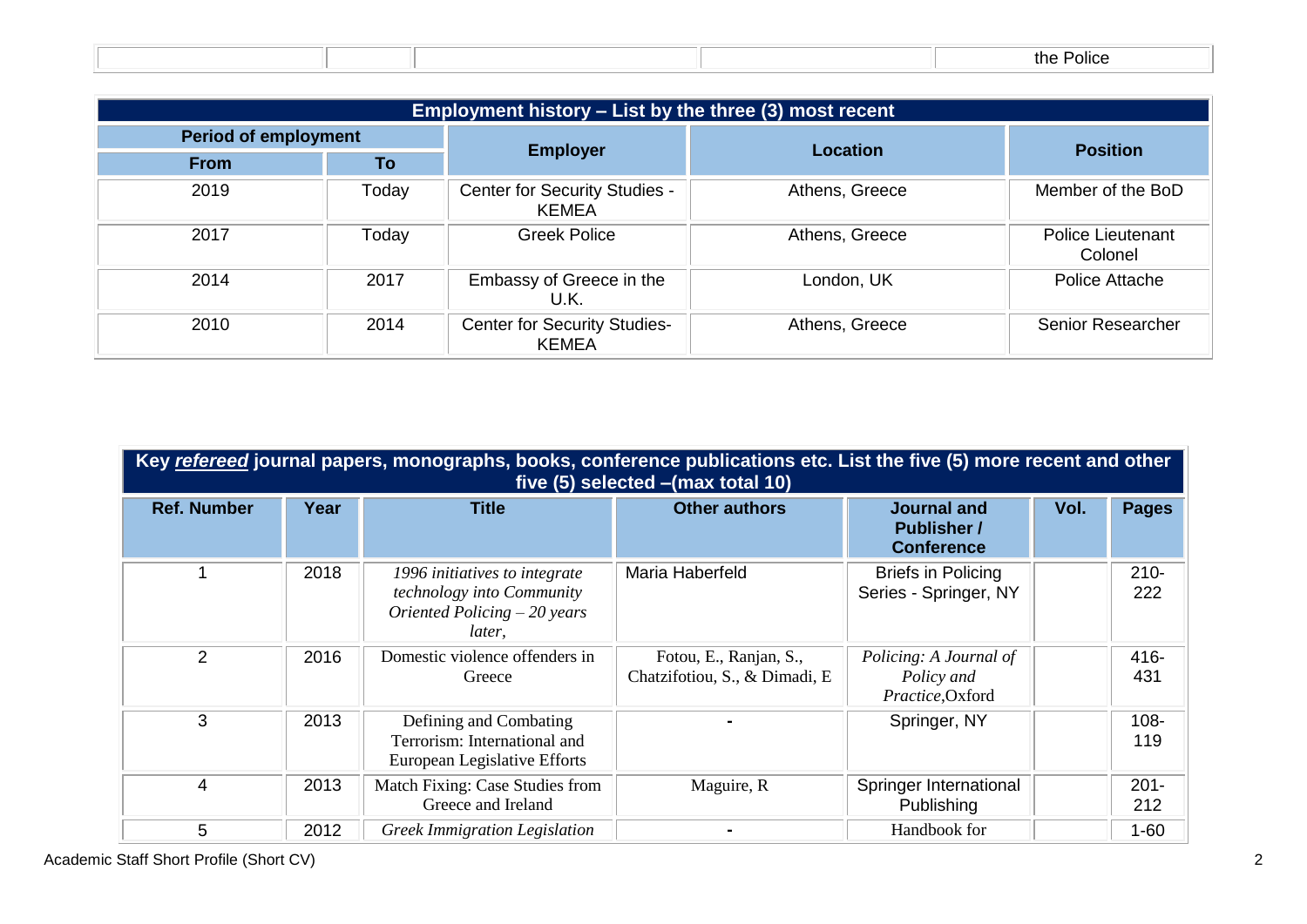|  |  | <b>Multicultural Training</b> |  |
|--|--|-------------------------------|--|
|  |  |                               |  |
|  |  |                               |  |
|  |  |                               |  |
|  |  |                               |  |
|  |  |                               |  |
|  |  |                               |  |

| Exhibitions (where applicable). List the five (5) more recent and other five (5) selected.<br>(max total 10) |             |              |                              |           |                           |  |
|--------------------------------------------------------------------------------------------------------------|-------------|--------------|------------------------------|-----------|---------------------------|--|
| <b>Ref. Number</b>                                                                                           | <b>Date</b> | <b>Topic</b> | <b>International / Local</b> | Location* | <b>Role in Exhibition</b> |  |
|                                                                                                              |             |              |                              |           |                           |  |
| $\overline{2}$                                                                                               |             |              |                              |           |                           |  |
| 3                                                                                                            |             |              |                              |           |                           |  |
| 4                                                                                                            |             |              |                              |           |                           |  |
| 5                                                                                                            |             |              |                              |           |                           |  |
| 6                                                                                                            |             |              |                              |           |                           |  |
| 7                                                                                                            |             |              |                              |           |                           |  |
| 8                                                                                                            |             |              |                              |           |                           |  |
| 9                                                                                                            |             |              |                              |           |                           |  |
| 10                                                                                                           |             |              |                              |           |                           |  |

\**Specify venue, geographic location etc*

| Research Projects. List the five (5) more recent and other five (5) selected<br>(max total 10) |             |                                                                                   |                  |                              |  |
|------------------------------------------------------------------------------------------------|-------------|-----------------------------------------------------------------------------------|------------------|------------------------------|--|
| Ref.<br><b>Number</b>                                                                          | <b>Date</b> | Title                                                                             | <b>Funded by</b> | <b>Project Role*</b>         |  |
|                                                                                                | 2015-2018   | <b>INSPEC2T Project - Inspiring</b><br><b>CitizeNS Participation for Enhanced</b> | European         | <b>Subject Matter Expert</b> |  |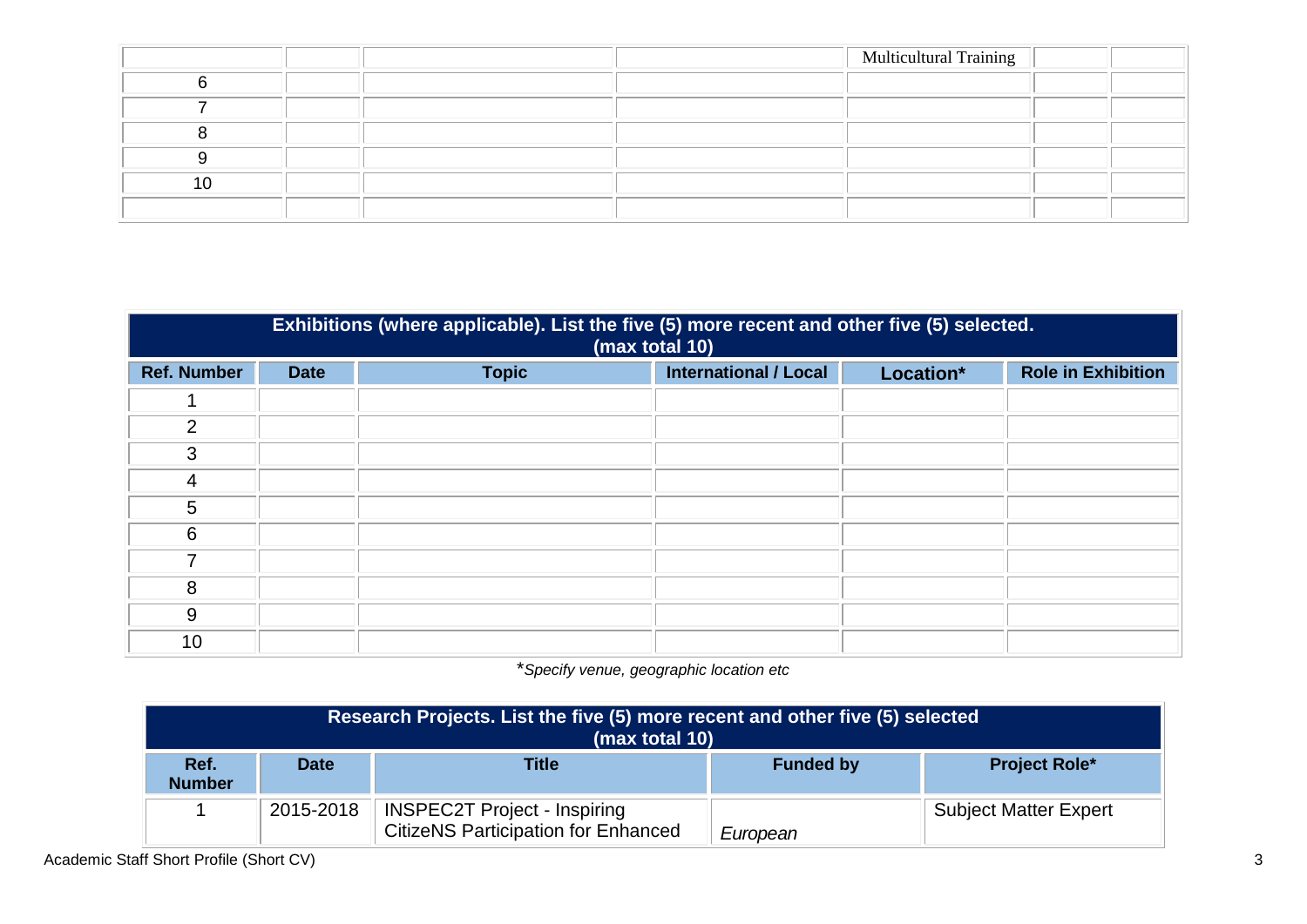|                |           | <b>Community PoliCing AcTion</b>                                                                                                                    | Commission/Framework<br>Program 7 (FP7)                      |                                        |
|----------------|-----------|-----------------------------------------------------------------------------------------------------------------------------------------------------|--------------------------------------------------------------|----------------------------------------|
| $\overline{2}$ | 2013-2015 | United Nations Counter-Terrorism and<br>Human Rights                                                                                                | Centre for International<br>Human Rights/John Jay<br>College | <b>Primary Researcher</b>              |
| 3              | 2012-2014 | SAVELEC-Safe control of non-<br>cooperative vehicles through<br>electromagnetic means                                                               | European<br>Commission/Framework<br>Program 7 (FP7)          | Researcher/End-Users<br>Representative |
| 4              | 2010-2012 | Bio identity (Biotaftotita) Project on<br>Secure and Revocable Biometric<br>Identification for use in Disparate<br><b>Intelligence Environments</b> | Greek Ministry of<br>Education and the<br>European Union     | <b>Primary Researcher</b>              |
| 5              |           |                                                                                                                                                     |                                                              |                                        |
| 6              |           |                                                                                                                                                     |                                                              |                                        |
| 7              |           |                                                                                                                                                     |                                                              |                                        |
| 8              |           |                                                                                                                                                     |                                                              |                                        |
| 9              |           |                                                                                                                                                     |                                                              |                                        |
| 10             |           |                                                                                                                                                     |                                                              |                                        |

*\*Project Role: i.e. Scientific/Project Coordinator, Research Team Member, Researcher, Assistant Researcher, other*

| Consulting Services and/or Participation in Councils / Boards/ Editorial Committees.<br>List the five (5) more recent |               |                                            |                                     |                              |  |
|-----------------------------------------------------------------------------------------------------------------------|---------------|--------------------------------------------|-------------------------------------|------------------------------|--|
| <b>Ref. Number</b>                                                                                                    | <b>Period</b> | <b>Organization</b>                        | <b>Title of Position or Service</b> | <b>Key Activities</b>        |  |
|                                                                                                                       | 2013-present  | Center on<br>Terrorism/John<br>Jay College | <b>Research Fellow</b>              | Research                     |  |
| 2                                                                                                                     | 2015-present  | European<br>Expert                         | Analyst                             | Analysis of terrorism trends |  |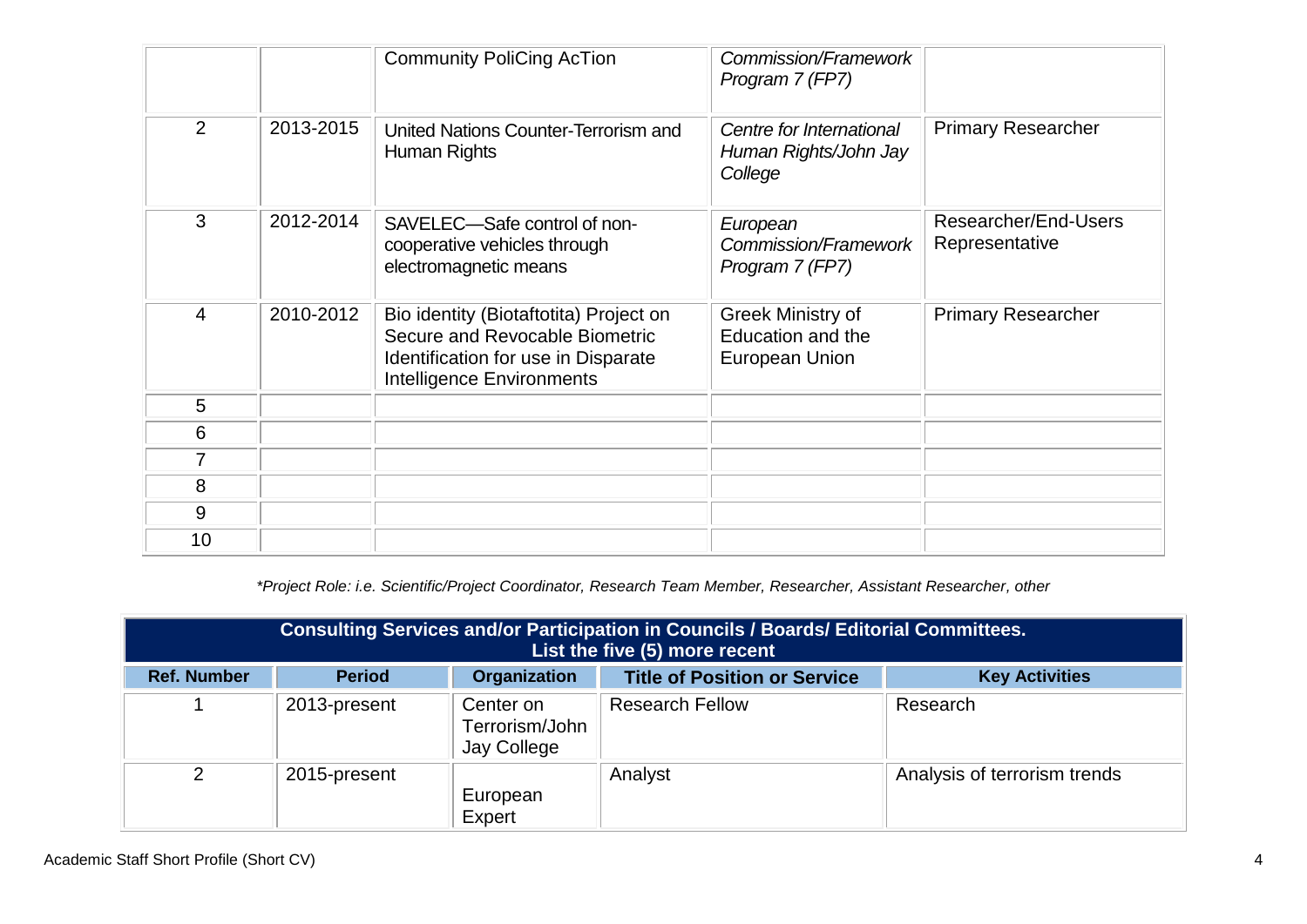|  | Network on<br>Terrorism<br><b>Issues</b><br>EBRIT)-BKA,<br>Germany |  |
|--|--------------------------------------------------------------------|--|
|  |                                                                    |  |
|  |                                                                    |  |
|  |                                                                    |  |

|                       | Awards / International Recognition (where applicable). List the five (5) more recent and other five (5) selected.<br>(max total 10) |                                                         |                                                        |  |  |  |  |  |
|-----------------------|-------------------------------------------------------------------------------------------------------------------------------------|---------------------------------------------------------|--------------------------------------------------------|--|--|--|--|--|
| Ref.<br><b>Number</b> | <b>Date</b>                                                                                                                         | <b>Title</b>                                            | <b>Awarded by:</b>                                     |  |  |  |  |  |
|                       | 2012                                                                                                                                | Recipient of 5-year Chancellor's enhanced<br>fellowship | The Graduate Centre/The City University of New<br>York |  |  |  |  |  |
| 2                     |                                                                                                                                     |                                                         |                                                        |  |  |  |  |  |
| 3                     |                                                                                                                                     |                                                         |                                                        |  |  |  |  |  |
| 4                     |                                                                                                                                     |                                                         |                                                        |  |  |  |  |  |
| 5                     |                                                                                                                                     |                                                         |                                                        |  |  |  |  |  |
| 6                     |                                                                                                                                     |                                                         |                                                        |  |  |  |  |  |
|                       |                                                                                                                                     |                                                         |                                                        |  |  |  |  |  |
| 8                     |                                                                                                                                     |                                                         |                                                        |  |  |  |  |  |
| 9                     |                                                                                                                                     |                                                         |                                                        |  |  |  |  |  |
| 10                    |                                                                                                                                     |                                                         |                                                        |  |  |  |  |  |

| Other Achievements. List the five (5) more recent and other five (5) selected.<br>(max total 10) |      |              |                        |  |
|--------------------------------------------------------------------------------------------------|------|--------------|------------------------|--|
| Ref.                                                                                             | Date | <b>Title</b> | <b>Key Activities:</b> |  |